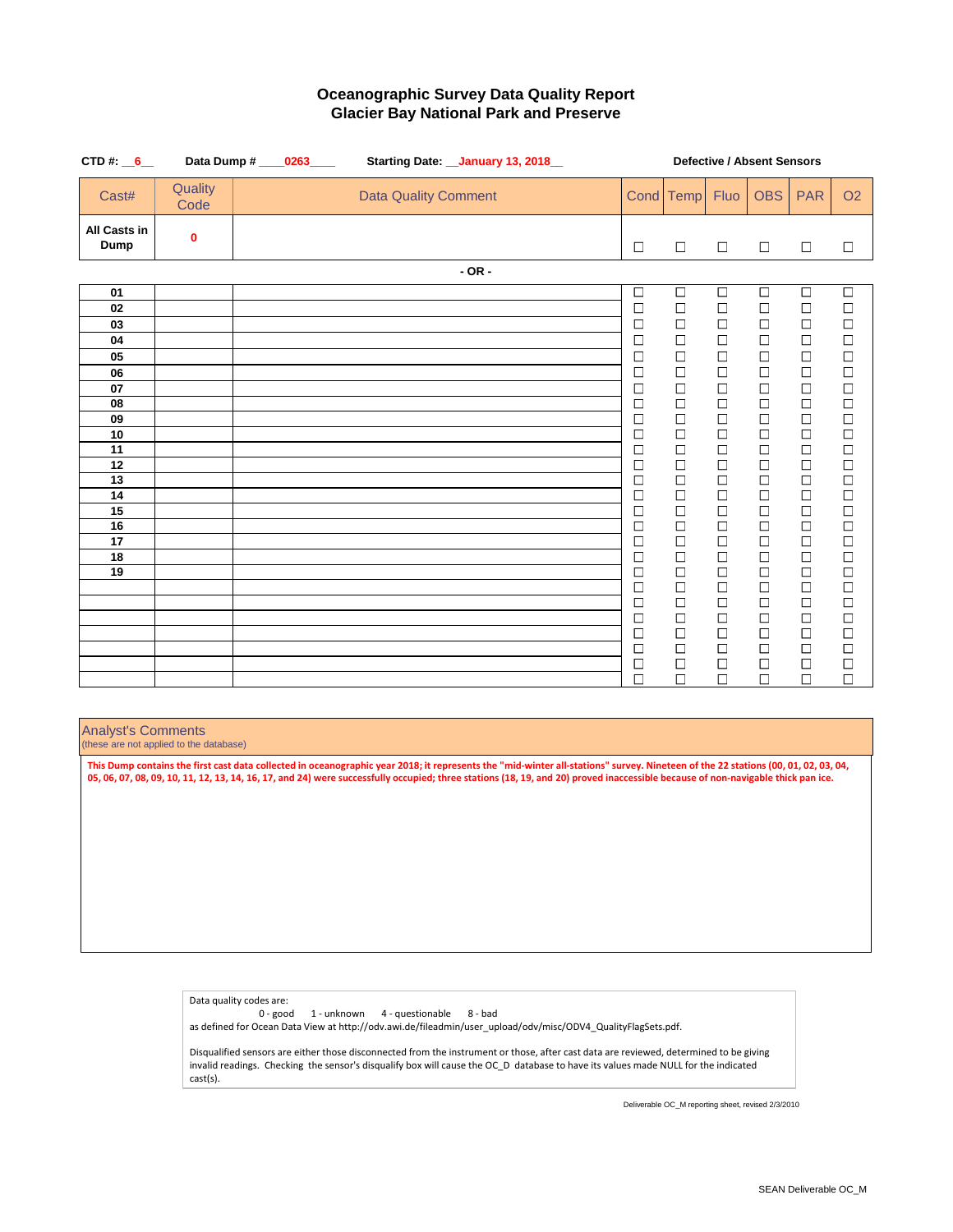| CTD#: $6$                                           |                 | Data Dump # 0264<br>Starting Date: ____ March 14, 2018____                                                                                                   |                                                                                                                                                                                                           | <b>Defective / Absent Sensors</b><br><b>OBS</b><br><b>PAR</b><br>Cond Temp<br><b>Fluo</b>                                                                                                                      |                                                                                                                                                                                                                |                                                                                                                                                                                                                |                                                                                                                                                                                                                               |                                                                                                                                                                                                                                    |
|-----------------------------------------------------|-----------------|--------------------------------------------------------------------------------------------------------------------------------------------------------------|-----------------------------------------------------------------------------------------------------------------------------------------------------------------------------------------------------------|----------------------------------------------------------------------------------------------------------------------------------------------------------------------------------------------------------------|----------------------------------------------------------------------------------------------------------------------------------------------------------------------------------------------------------------|----------------------------------------------------------------------------------------------------------------------------------------------------------------------------------------------------------------|-------------------------------------------------------------------------------------------------------------------------------------------------------------------------------------------------------------------------------|------------------------------------------------------------------------------------------------------------------------------------------------------------------------------------------------------------------------------------|
| Cast#                                               | Quality<br>Code | <b>Data Quality Comment</b>                                                                                                                                  |                                                                                                                                                                                                           |                                                                                                                                                                                                                |                                                                                                                                                                                                                |                                                                                                                                                                                                                |                                                                                                                                                                                                                               | <b>O2</b>                                                                                                                                                                                                                          |
| All Casts in<br>Dump                                | 4               | All dissolved oxygen measurements in all casts for entire data<br>dump (entire survey) disqualified due to suspect O2 sensor (see<br><b>Comments below).</b> | $\Box$                                                                                                                                                                                                    | $\Box$                                                                                                                                                                                                         | $\Box$                                                                                                                                                                                                         | $\Box$                                                                                                                                                                                                         | $\Box$                                                                                                                                                                                                                        | $\overline{\Xi}$                                                                                                                                                                                                                   |
|                                                     |                 | $-$ OR $-$                                                                                                                                                   |                                                                                                                                                                                                           |                                                                                                                                                                                                                |                                                                                                                                                                                                                |                                                                                                                                                                                                                |                                                                                                                                                                                                                               |                                                                                                                                                                                                                                    |
| 20<br>21<br>22<br>23<br>24<br>25<br>$\overline{26}$ |                 |                                                                                                                                                              | $\Box$<br>$\Box$<br>$\Box$<br>$\Box$<br>$\Box$<br>□<br>$\Box$<br>□<br>$\Box$<br>□<br>$\Box$<br>□<br>$\Box$<br>$\Box$<br>$\Box$<br>$\Box$<br>$\Box$<br>$\Box$<br>□<br>$\Box$<br>$\Box$<br>$\Box$<br>$\Box$ | □<br>$\Box$<br>$\Box$<br>$\Box$<br>$\Box$<br>□<br>$\Box$<br>$\Box$<br>$\Box$<br>$\Box$<br>$\Box$<br>$\Box$<br>$\Box$<br>□<br>□<br>$\Box$<br>$\Box$<br>$\Box$<br>$\Box$<br>$\Box$<br>$\Box$<br>$\Box$<br>$\Box$ | □<br>$\Box$<br>$\Box$<br>$\Box$<br>$\Box$<br>□<br>$\Box$<br>$\Box$<br>$\Box$<br>□<br>$\Box$<br>$\Box$<br>$\Box$<br>$\Box$<br>□<br>$\Box$<br>$\Box$<br>$\Box$<br>$\Box$<br>$\Box$<br>$\Box$<br>$\Box$<br>$\Box$ | $\Box$<br>$\Box$<br>$\Box$<br>$\Box$<br>$\Box$<br>□<br>$\Box$<br>□<br>$\Box$<br>$\Box$<br>$\Box$<br>$\Box$<br>$\Box$<br>□<br>□<br>$\Box$<br>$\Box$<br>$\Box$<br>$\Box$<br>$\Box$<br>$\Box$<br>$\Box$<br>$\Box$ | $\Box$<br>$\Box$<br>$\Box$<br>$\Box$<br>$\Box$<br>$\Box$<br>$\Box$<br>$\Box$<br>$\Box$<br>$\Box$<br>$\Box$<br>$\Box$<br>$\Box$<br>$\Box$<br>□<br>$\Box$<br>$\Box$<br>$\Box$<br>$\Box$<br>$\Box$<br>$\Box$<br>$\Box$<br>$\Box$ | $\Box$<br>$\Box$<br>$\Box$<br>$\Box$<br>$\Box$<br>$\Box$<br>$\Box$<br>$\Box$<br>$\Box$<br>$\Box$<br>$\Box$<br>$\Box$<br>$\Box$<br>$\Box$<br>$\Box$<br>$\Box$<br>$\Box$<br>$\Box$<br>$\Box$<br>$\Box$<br>$\Box$<br>$\Box$<br>$\Box$ |
|                                                     |                 |                                                                                                                                                              | $\Box$<br>$\Box$                                                                                                                                                                                          | □<br>$\Box$                                                                                                                                                                                                    | П<br>$\Box$                                                                                                                                                                                                    | П<br>$\Box$                                                                                                                                                                                                    | $\Box$<br>$\Box$                                                                                                                                                                                                              | $\Box$<br>$\Box$                                                                                                                                                                                                                   |

Analyst's Comments

(these are not applied to the database)

**This Dump contains cast data from seven of the eight core stations (01, 04, 07, 12, 13, 16, and 24) during the March 2018 survey. Station 20 was inaccessible because of nonnavigable thick pan ice.**

**Dissolved oxygen (DO) data were disqualified for all casts performed during this survey (entire data dump) because measurements were substantially lower than any ever observed in Glacier Bay previously, thoughout the water column, at all stations, and they could not be reasonably explained. DO values normally range from 4.5-6.5 ml/l across stations, depths, and seasons; these values ranged from 1.8-3.0 ml/l. Because these abnormally low values are not credible and cannot be explained, the 02 sensor is deemed unreliable and thus is disqualified for the entire survey.**

**All other sensors appear to have operated properly.**

Data quality codes are: 0 - good 1 - unknown 4 - questionable 8 - bad as defined for Ocean Data View at http://odv.awi.de/fileadmin/user\_upload/odv/misc/ODV4\_QualityFlagSets.pdf.

Disqualified sensors are either those disconnected from the instrument or those, after cast data are reviewed, determined to be giving invalid readings. Checking the sensor's disqualify box will cause the OC\_D database to have its values made NULL for the indicated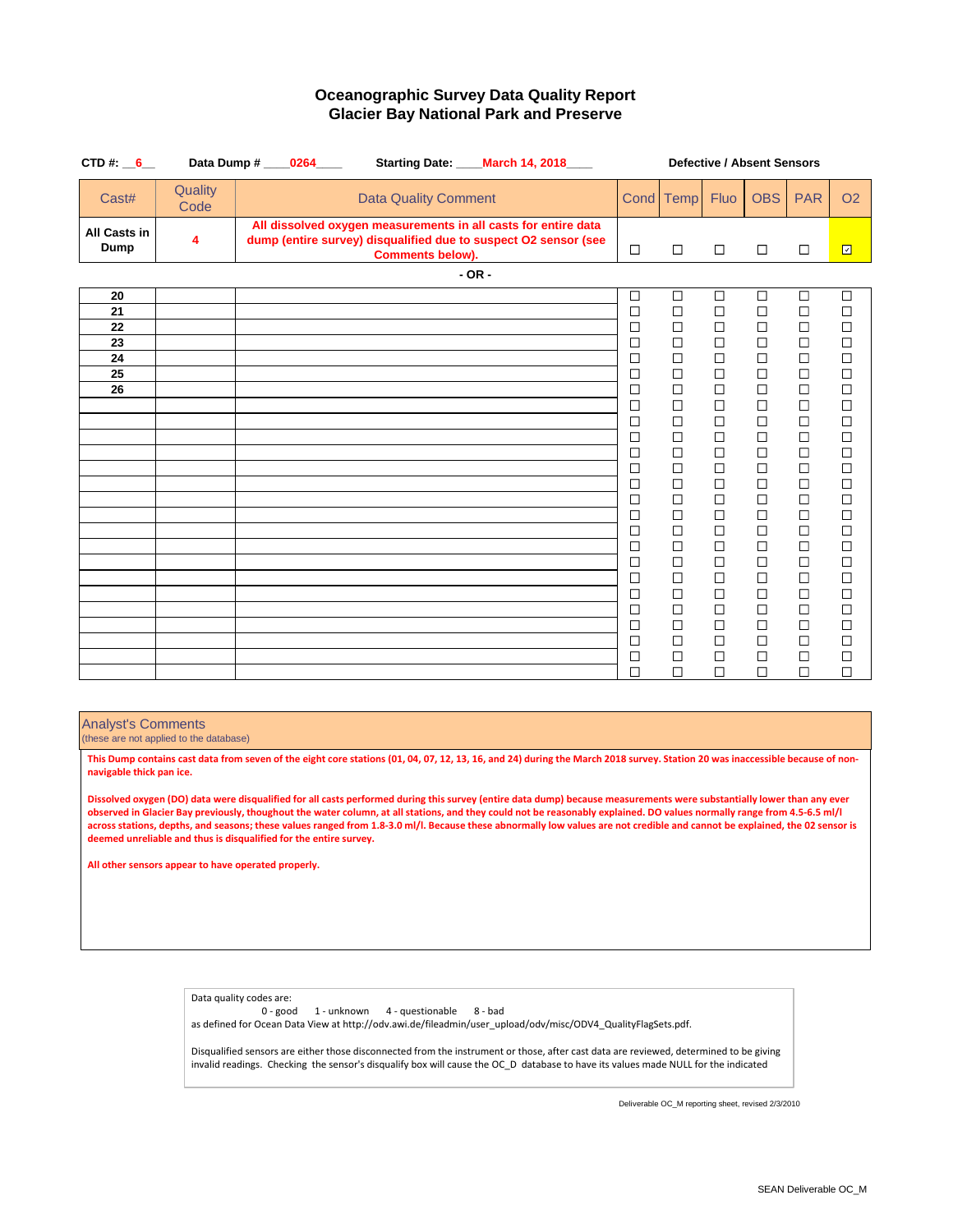| CTD#: $6$                                           |                 | Data Dump # 0265<br>Starting Date: April 4, 2018                                                                                                             |                                                                                                                                                                                                           | <b>Defective / Absent Sensors</b><br><b>OBS</b><br><b>PAR</b><br><b>Fluo</b><br>Cond Temp                                                                                                                      |                                                                                                                                                                                            |                                                                                                                                                                                                                          |                                                                                                                                                                                                                     |                                                                                                                                                                                                                                         |
|-----------------------------------------------------|-----------------|--------------------------------------------------------------------------------------------------------------------------------------------------------------|-----------------------------------------------------------------------------------------------------------------------------------------------------------------------------------------------------------|----------------------------------------------------------------------------------------------------------------------------------------------------------------------------------------------------------------|--------------------------------------------------------------------------------------------------------------------------------------------------------------------------------------------|--------------------------------------------------------------------------------------------------------------------------------------------------------------------------------------------------------------------------|---------------------------------------------------------------------------------------------------------------------------------------------------------------------------------------------------------------------|-----------------------------------------------------------------------------------------------------------------------------------------------------------------------------------------------------------------------------------------|
| Cast#                                               | Quality<br>Code | <b>Data Quality Comment</b>                                                                                                                                  |                                                                                                                                                                                                           |                                                                                                                                                                                                                |                                                                                                                                                                                            |                                                                                                                                                                                                                          |                                                                                                                                                                                                                     | O <sub>2</sub>                                                                                                                                                                                                                          |
| All Casts in<br>Dump                                | 4               | All dissolved oxygen measurements in all casts for entire data<br>dump (entire survey) disqualified due to suspect O2 sensor (see<br><b>Comments below).</b> | $\Box$                                                                                                                                                                                                    | $\Box$                                                                                                                                                                                                         | $\Box$                                                                                                                                                                                     | $\Box$                                                                                                                                                                                                                   | $\Box$                                                                                                                                                                                                              | $\overline{\Xi}$                                                                                                                                                                                                                        |
|                                                     |                 | $-$ OR $-$                                                                                                                                                   |                                                                                                                                                                                                           |                                                                                                                                                                                                                |                                                                                                                                                                                            |                                                                                                                                                                                                                          |                                                                                                                                                                                                                     |                                                                                                                                                                                                                                         |
| 27<br>28<br>29<br>$\overline{30}$<br>31<br>32<br>33 |                 |                                                                                                                                                              | □<br>$\Box$<br>$\Box$<br>$\Box$<br>$\Box$<br>$\Box$<br>$\Box$<br>□<br>□<br>□<br>$\Box$<br>$\Box$<br>□<br>$\Box$<br>$\Box$<br>$\Box$<br>□<br>$\Box$<br>$\Box$<br>$\Box$<br>□<br>$\Box$<br>$\Box$<br>$\Box$ | □<br>$\Box$<br>$\Box$<br>□<br>□<br>$\Box$<br>$\Box$<br>$\Box$<br>$\Box$<br>$\Box$<br>$\Box$<br>$\Box$<br>$\Box$<br>$\Box$<br>□<br>$\Box$<br>□<br>$\Box$<br>$\Box$<br>$\Box$<br>□<br>$\Box$<br>$\Box$<br>$\Box$ | □<br>$\Box$<br>□<br>□<br>□<br>$\Box$<br>$\Box$<br>$\Box$<br>□<br>$\Box$<br>$\Box$<br>$\Box$<br>□<br>□<br>□<br>$\Box$<br>□<br>П<br>$\Box$<br>$\Box$<br>$\Box$<br>$\Box$<br>$\Box$<br>$\Box$ | □<br>$\Box$<br>$\Box$<br>$\Box$<br>$\Box$<br>$\Box$<br>$\Box$<br>$\Box$<br>$\Box$<br>П<br>$\Box$<br>$\Box$<br>$\Box$<br>$\Box$<br>$\Box$<br>$\Box$<br>$\Box$<br>П<br>□<br>$\Box$<br>$\Box$<br>$\Box$<br>$\Box$<br>$\Box$ | $\Box$<br>$\Box$<br>$\Box$<br>$\Box$<br>□<br>$\Box$<br>$\Box$<br>$\Box$<br>$\Box$<br>$\Box$<br>$\Box$<br>$\Box$<br>$\Box$<br>□<br>□<br>$\Box$<br>□<br>П<br>$\Box$<br>$\Box$<br>$\Box$<br>$\Box$<br>$\Box$<br>$\Box$ | □<br>$\Box$<br>$\Box$<br>$\Box$<br>$\Box$<br>$\Box$<br>$\Box$<br>$\Box$<br>$\Box$<br>$\Box$<br>$\Box$<br>$\Box$<br>$\Box$<br>$\Box$<br>$\Box$<br>$\Box$<br>$\Box$<br>$\Box$<br>$\Box$<br>$\Box$<br>$\Box$<br>$\Box$<br>$\Box$<br>$\Box$ |
|                                                     |                 |                                                                                                                                                              | $\Box$                                                                                                                                                                                                    | $\Box$                                                                                                                                                                                                         | $\Box$                                                                                                                                                                                     | $\Box$                                                                                                                                                                                                                   | $\Box$                                                                                                                                                                                                              | $\Box$                                                                                                                                                                                                                                  |

### Analyst's Comments

(these are not applied to the database)

**This Dump contains cast data from seven of the eight core stations (01, 04, 07, 12, 13, 16, and 24) during the April 2018 survey. Station 20 was inaccessible because of nonnavigable thick pan ice.**

**Dissolved oxygen (DO) data were disqualified for all casts performed during this survey (entire data dump) because measurements were substantially lower than any ever observed in Glacier Bay previously, thoughout the water column, at all stations, and they could not be reasonably explained. DO values normally range from 4-6.5 ml/l across stations, depths, and seasons; these values ranged from 1.8-2.9 ml/l. Because these abnormally low values are not credible and cannot be explained, the 02 sensor is deemed unreliable and thus is disqualified for the entire survey.**

**All other sensors appear to have operated properly.**

Data quality codes are:

0 - good 1 - unknown 4 - questionable 8 - bad as defined for Ocean Data View at http://odv.awi.de/fileadmin/user\_upload/odv/misc/ODV4\_QualityFlagSets.pdf.

Disqualified sensors are either those disconnected from the instrument or those, after cast data are reviewed, determined to be giving invalid readings. Checking the sensor's disqualify box will cause the OC\_D database to have its values made NULL for the indicated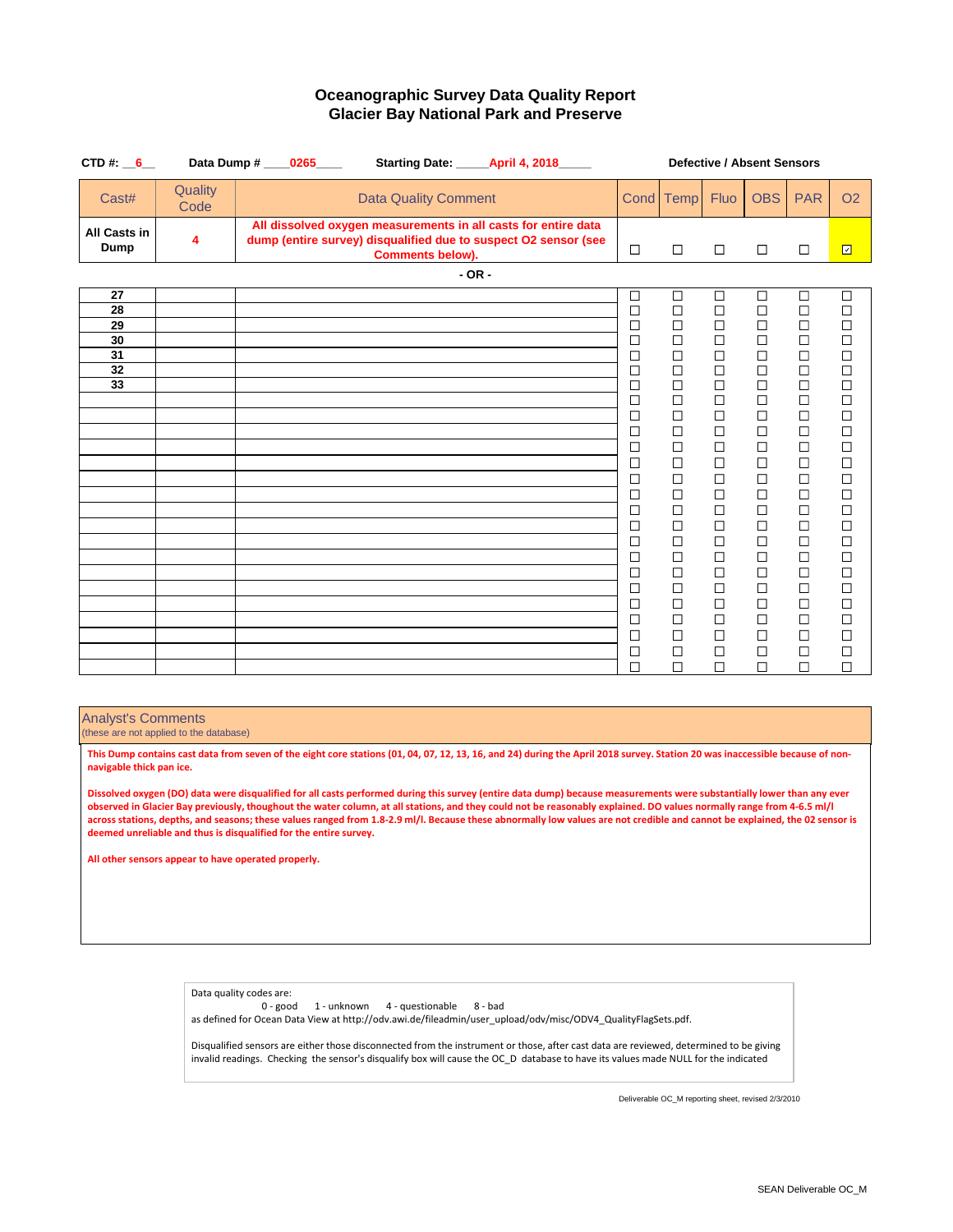| CTD #: $6$                                                                                                                                                                                                                                                                                                                                                                                                                                                                |                                         | Data Dump # ____0266____                                                                                                                                     | Starting Date: _____ May 7, 2018_____ | <b>Defective / Absent Sensors</b><br>Fluo<br><b>OBS</b><br><b>PAR</b><br>Cond<br>Temp<br>$\overline{\Xi}$<br>□<br>□<br>□<br>□<br>$\Box$<br>□<br>□<br>□<br>□<br>□<br>□<br>□<br>□<br>□<br>□<br>□<br>□<br>□<br>□<br>$\Box$<br>$\Box$<br>$\Box$<br>$\Box$<br>□<br>□<br>□<br>□<br>□<br>□<br>□<br>□<br>□<br>□<br>□<br>□<br>□<br>□<br>□<br>□<br>□<br>□<br>□<br>□<br>□<br>□<br>□<br>□<br>□<br>□<br>□<br>□<br>□<br>□<br>□<br>□<br>□<br>□<br>□<br>□<br>□<br>□<br>□<br>□<br>□<br>□<br>□<br>□<br>□<br>□<br>□<br>□<br>$\Box$<br>$\Box$<br>$\Box$<br>$\Box$<br>□<br>□<br>$\Box$<br>$\Box$<br>$\Box$<br>$\Box$<br>$\Box$<br>□<br>□<br>□<br>□<br>□<br>□<br>□<br>□<br>□<br>□<br>□<br>□<br>□<br>□<br>□<br>□<br>□<br>□<br>□<br>□<br>□<br>□<br>□<br>□<br>□<br>□<br>□<br>□<br>□<br>□<br>□<br>□<br>□<br>□<br>□<br>□<br>□<br>□<br>□<br>□<br>□<br>□<br>□<br>□<br>□<br>□<br>□<br>$\Box$<br>□<br>□<br>□<br>□<br>□<br>□<br>□<br>□<br>□<br>□<br>$\Box$<br>□<br>□<br>$\Box$<br>□<br>□<br>□<br>□<br>□<br>□<br>□<br>□<br>□<br>□<br>□<br>П<br>П<br>П<br>□<br>□<br>□<br>Dissolved oxygen (DO) data were disqualified for all casts performed during this survey (entire data dump) because measurements were substantially lower than any ever |  |  |  |  |                |
|---------------------------------------------------------------------------------------------------------------------------------------------------------------------------------------------------------------------------------------------------------------------------------------------------------------------------------------------------------------------------------------------------------------------------------------------------------------------------|-----------------------------------------|--------------------------------------------------------------------------------------------------------------------------------------------------------------|---------------------------------------|---------------------------------------------------------------------------------------------------------------------------------------------------------------------------------------------------------------------------------------------------------------------------------------------------------------------------------------------------------------------------------------------------------------------------------------------------------------------------------------------------------------------------------------------------------------------------------------------------------------------------------------------------------------------------------------------------------------------------------------------------------------------------------------------------------------------------------------------------------------------------------------------------------------------------------------------------------------------------------------------------------------------------------------------------------------------------------------------------------------------------------------------------------------------------------------------------------------|--|--|--|--|----------------|
| Cast#                                                                                                                                                                                                                                                                                                                                                                                                                                                                     | Quality<br>Code                         | <b>Data Quality Comment</b>                                                                                                                                  |                                       |                                                                                                                                                                                                                                                                                                                                                                                                                                                                                                                                                                                                                                                                                                                                                                                                                                                                                                                                                                                                                                                                                                                                                                                                               |  |  |  |  | O <sub>2</sub> |
| All Casts in<br>Dump                                                                                                                                                                                                                                                                                                                                                                                                                                                      | 4                                       | All dissolved oxygen measurements in all casts for entire data<br>dump (entire survey) disqualified due to suspect O2 sensor (see<br><b>Comments below).</b> |                                       |                                                                                                                                                                                                                                                                                                                                                                                                                                                                                                                                                                                                                                                                                                                                                                                                                                                                                                                                                                                                                                                                                                                                                                                                               |  |  |  |  |                |
|                                                                                                                                                                                                                                                                                                                                                                                                                                                                           |                                         |                                                                                                                                                              | $-OR -$                               |                                                                                                                                                                                                                                                                                                                                                                                                                                                                                                                                                                                                                                                                                                                                                                                                                                                                                                                                                                                                                                                                                                                                                                                                               |  |  |  |  |                |
| 34                                                                                                                                                                                                                                                                                                                                                                                                                                                                        |                                         |                                                                                                                                                              |                                       |                                                                                                                                                                                                                                                                                                                                                                                                                                                                                                                                                                                                                                                                                                                                                                                                                                                                                                                                                                                                                                                                                                                                                                                                               |  |  |  |  |                |
| 35                                                                                                                                                                                                                                                                                                                                                                                                                                                                        |                                         |                                                                                                                                                              |                                       |                                                                                                                                                                                                                                                                                                                                                                                                                                                                                                                                                                                                                                                                                                                                                                                                                                                                                                                                                                                                                                                                                                                                                                                                               |  |  |  |  |                |
| 36                                                                                                                                                                                                                                                                                                                                                                                                                                                                        |                                         |                                                                                                                                                              |                                       |                                                                                                                                                                                                                                                                                                                                                                                                                                                                                                                                                                                                                                                                                                                                                                                                                                                                                                                                                                                                                                                                                                                                                                                                               |  |  |  |  |                |
| 37                                                                                                                                                                                                                                                                                                                                                                                                                                                                        |                                         |                                                                                                                                                              |                                       |                                                                                                                                                                                                                                                                                                                                                                                                                                                                                                                                                                                                                                                                                                                                                                                                                                                                                                                                                                                                                                                                                                                                                                                                               |  |  |  |  |                |
| 38<br>39                                                                                                                                                                                                                                                                                                                                                                                                                                                                  |                                         |                                                                                                                                                              |                                       |                                                                                                                                                                                                                                                                                                                                                                                                                                                                                                                                                                                                                                                                                                                                                                                                                                                                                                                                                                                                                                                                                                                                                                                                               |  |  |  |  |                |
| 40                                                                                                                                                                                                                                                                                                                                                                                                                                                                        |                                         |                                                                                                                                                              |                                       |                                                                                                                                                                                                                                                                                                                                                                                                                                                                                                                                                                                                                                                                                                                                                                                                                                                                                                                                                                                                                                                                                                                                                                                                               |  |  |  |  |                |
| 41                                                                                                                                                                                                                                                                                                                                                                                                                                                                        |                                         |                                                                                                                                                              |                                       |                                                                                                                                                                                                                                                                                                                                                                                                                                                                                                                                                                                                                                                                                                                                                                                                                                                                                                                                                                                                                                                                                                                                                                                                               |  |  |  |  |                |
|                                                                                                                                                                                                                                                                                                                                                                                                                                                                           |                                         |                                                                                                                                                              |                                       |                                                                                                                                                                                                                                                                                                                                                                                                                                                                                                                                                                                                                                                                                                                                                                                                                                                                                                                                                                                                                                                                                                                                                                                                               |  |  |  |  |                |
|                                                                                                                                                                                                                                                                                                                                                                                                                                                                           |                                         |                                                                                                                                                              |                                       |                                                                                                                                                                                                                                                                                                                                                                                                                                                                                                                                                                                                                                                                                                                                                                                                                                                                                                                                                                                                                                                                                                                                                                                                               |  |  |  |  |                |
|                                                                                                                                                                                                                                                                                                                                                                                                                                                                           |                                         |                                                                                                                                                              |                                       |                                                                                                                                                                                                                                                                                                                                                                                                                                                                                                                                                                                                                                                                                                                                                                                                                                                                                                                                                                                                                                                                                                                                                                                                               |  |  |  |  |                |
|                                                                                                                                                                                                                                                                                                                                                                                                                                                                           |                                         |                                                                                                                                                              |                                       |                                                                                                                                                                                                                                                                                                                                                                                                                                                                                                                                                                                                                                                                                                                                                                                                                                                                                                                                                                                                                                                                                                                                                                                                               |  |  |  |  |                |
|                                                                                                                                                                                                                                                                                                                                                                                                                                                                           |                                         |                                                                                                                                                              |                                       |                                                                                                                                                                                                                                                                                                                                                                                                                                                                                                                                                                                                                                                                                                                                                                                                                                                                                                                                                                                                                                                                                                                                                                                                               |  |  |  |  |                |
|                                                                                                                                                                                                                                                                                                                                                                                                                                                                           |                                         |                                                                                                                                                              |                                       |                                                                                                                                                                                                                                                                                                                                                                                                                                                                                                                                                                                                                                                                                                                                                                                                                                                                                                                                                                                                                                                                                                                                                                                                               |  |  |  |  |                |
|                                                                                                                                                                                                                                                                                                                                                                                                                                                                           |                                         |                                                                                                                                                              |                                       |                                                                                                                                                                                                                                                                                                                                                                                                                                                                                                                                                                                                                                                                                                                                                                                                                                                                                                                                                                                                                                                                                                                                                                                                               |  |  |  |  |                |
|                                                                                                                                                                                                                                                                                                                                                                                                                                                                           |                                         |                                                                                                                                                              |                                       |                                                                                                                                                                                                                                                                                                                                                                                                                                                                                                                                                                                                                                                                                                                                                                                                                                                                                                                                                                                                                                                                                                                                                                                                               |  |  |  |  |                |
|                                                                                                                                                                                                                                                                                                                                                                                                                                                                           |                                         |                                                                                                                                                              |                                       |                                                                                                                                                                                                                                                                                                                                                                                                                                                                                                                                                                                                                                                                                                                                                                                                                                                                                                                                                                                                                                                                                                                                                                                                               |  |  |  |  |                |
|                                                                                                                                                                                                                                                                                                                                                                                                                                                                           |                                         |                                                                                                                                                              |                                       |                                                                                                                                                                                                                                                                                                                                                                                                                                                                                                                                                                                                                                                                                                                                                                                                                                                                                                                                                                                                                                                                                                                                                                                                               |  |  |  |  |                |
|                                                                                                                                                                                                                                                                                                                                                                                                                                                                           |                                         |                                                                                                                                                              |                                       |                                                                                                                                                                                                                                                                                                                                                                                                                                                                                                                                                                                                                                                                                                                                                                                                                                                                                                                                                                                                                                                                                                                                                                                                               |  |  |  |  |                |
|                                                                                                                                                                                                                                                                                                                                                                                                                                                                           |                                         |                                                                                                                                                              |                                       |                                                                                                                                                                                                                                                                                                                                                                                                                                                                                                                                                                                                                                                                                                                                                                                                                                                                                                                                                                                                                                                                                                                                                                                                               |  |  |  |  |                |
|                                                                                                                                                                                                                                                                                                                                                                                                                                                                           |                                         |                                                                                                                                                              |                                       |                                                                                                                                                                                                                                                                                                                                                                                                                                                                                                                                                                                                                                                                                                                                                                                                                                                                                                                                                                                                                                                                                                                                                                                                               |  |  |  |  |                |
|                                                                                                                                                                                                                                                                                                                                                                                                                                                                           |                                         |                                                                                                                                                              |                                       |                                                                                                                                                                                                                                                                                                                                                                                                                                                                                                                                                                                                                                                                                                                                                                                                                                                                                                                                                                                                                                                                                                                                                                                                               |  |  |  |  |                |
|                                                                                                                                                                                                                                                                                                                                                                                                                                                                           |                                         |                                                                                                                                                              |                                       |                                                                                                                                                                                                                                                                                                                                                                                                                                                                                                                                                                                                                                                                                                                                                                                                                                                                                                                                                                                                                                                                                                                                                                                                               |  |  |  |  |                |
|                                                                                                                                                                                                                                                                                                                                                                                                                                                                           |                                         |                                                                                                                                                              |                                       |                                                                                                                                                                                                                                                                                                                                                                                                                                                                                                                                                                                                                                                                                                                                                                                                                                                                                                                                                                                                                                                                                                                                                                                                               |  |  |  |  |                |
| <b>Analyst's Comments</b>                                                                                                                                                                                                                                                                                                                                                                                                                                                 |                                         |                                                                                                                                                              |                                       |                                                                                                                                                                                                                                                                                                                                                                                                                                                                                                                                                                                                                                                                                                                                                                                                                                                                                                                                                                                                                                                                                                                                                                                                               |  |  |  |  |                |
|                                                                                                                                                                                                                                                                                                                                                                                                                                                                           | (these are not applied to the database) |                                                                                                                                                              |                                       |                                                                                                                                                                                                                                                                                                                                                                                                                                                                                                                                                                                                                                                                                                                                                                                                                                                                                                                                                                                                                                                                                                                                                                                                               |  |  |  |  |                |
|                                                                                                                                                                                                                                                                                                                                                                                                                                                                           |                                         | This Dump contains cast data collected from all 8 core stations (01, 04, 07, 12, 13, 16, 20, and 24) during the May 2018 survey.                             |                                       |                                                                                                                                                                                                                                                                                                                                                                                                                                                                                                                                                                                                                                                                                                                                                                                                                                                                                                                                                                                                                                                                                                                                                                                                               |  |  |  |  |                |
|                                                                                                                                                                                                                                                                                                                                                                                                                                                                           |                                         |                                                                                                                                                              |                                       |                                                                                                                                                                                                                                                                                                                                                                                                                                                                                                                                                                                                                                                                                                                                                                                                                                                                                                                                                                                                                                                                                                                                                                                                               |  |  |  |  |                |
| observed in Glacier Bay previously, thoughout the water column, at all stations, and they could not be reasonably explained. DO values normally range from 4-6.5 ml/l<br>across stations, depths, and seasons; these values ranged from 1.4-5.0 ml/l, and all measured less than 3.0 ml/l below 30 m. Because these abnormally low values are not<br>credible and cannot be explained, the 02 sensor is deemed unreliable and thus is disqualified for the entire survey. |                                         |                                                                                                                                                              |                                       |                                                                                                                                                                                                                                                                                                                                                                                                                                                                                                                                                                                                                                                                                                                                                                                                                                                                                                                                                                                                                                                                                                                                                                                                               |  |  |  |  |                |
|                                                                                                                                                                                                                                                                                                                                                                                                                                                                           |                                         | All other sensors appear to have operated properly.                                                                                                          |                                       |                                                                                                                                                                                                                                                                                                                                                                                                                                                                                                                                                                                                                                                                                                                                                                                                                                                                                                                                                                                                                                                                                                                                                                                                               |  |  |  |  |                |
|                                                                                                                                                                                                                                                                                                                                                                                                                                                                           |                                         |                                                                                                                                                              |                                       |                                                                                                                                                                                                                                                                                                                                                                                                                                                                                                                                                                                                                                                                                                                                                                                                                                                                                                                                                                                                                                                                                                                                                                                                               |  |  |  |  |                |
|                                                                                                                                                                                                                                                                                                                                                                                                                                                                           |                                         |                                                                                                                                                              |                                       |                                                                                                                                                                                                                                                                                                                                                                                                                                                                                                                                                                                                                                                                                                                                                                                                                                                                                                                                                                                                                                                                                                                                                                                                               |  |  |  |  |                |
|                                                                                                                                                                                                                                                                                                                                                                                                                                                                           |                                         |                                                                                                                                                              |                                       |                                                                                                                                                                                                                                                                                                                                                                                                                                                                                                                                                                                                                                                                                                                                                                                                                                                                                                                                                                                                                                                                                                                                                                                                               |  |  |  |  |                |
|                                                                                                                                                                                                                                                                                                                                                                                                                                                                           |                                         |                                                                                                                                                              |                                       |                                                                                                                                                                                                                                                                                                                                                                                                                                                                                                                                                                                                                                                                                                                                                                                                                                                                                                                                                                                                                                                                                                                                                                                                               |  |  |  |  |                |
|                                                                                                                                                                                                                                                                                                                                                                                                                                                                           |                                         |                                                                                                                                                              |                                       |                                                                                                                                                                                                                                                                                                                                                                                                                                                                                                                                                                                                                                                                                                                                                                                                                                                                                                                                                                                                                                                                                                                                                                                                               |  |  |  |  |                |

Data quality codes are: 0 - good 1 - unknown 4 - questionable 8 - bad as defined for Ocean Data View at http://odv.awi.de/fileadmin/user\_upload/odv/misc/ODV4\_QualityFlagSets.pdf.

Disqualified sensors are either those disconnected from the instrument or those, after cast data are reviewed, determined to be giving invalid readings. Checking the sensor's disqualify box will cause the OC\_D database to have its values made NULL for the indicated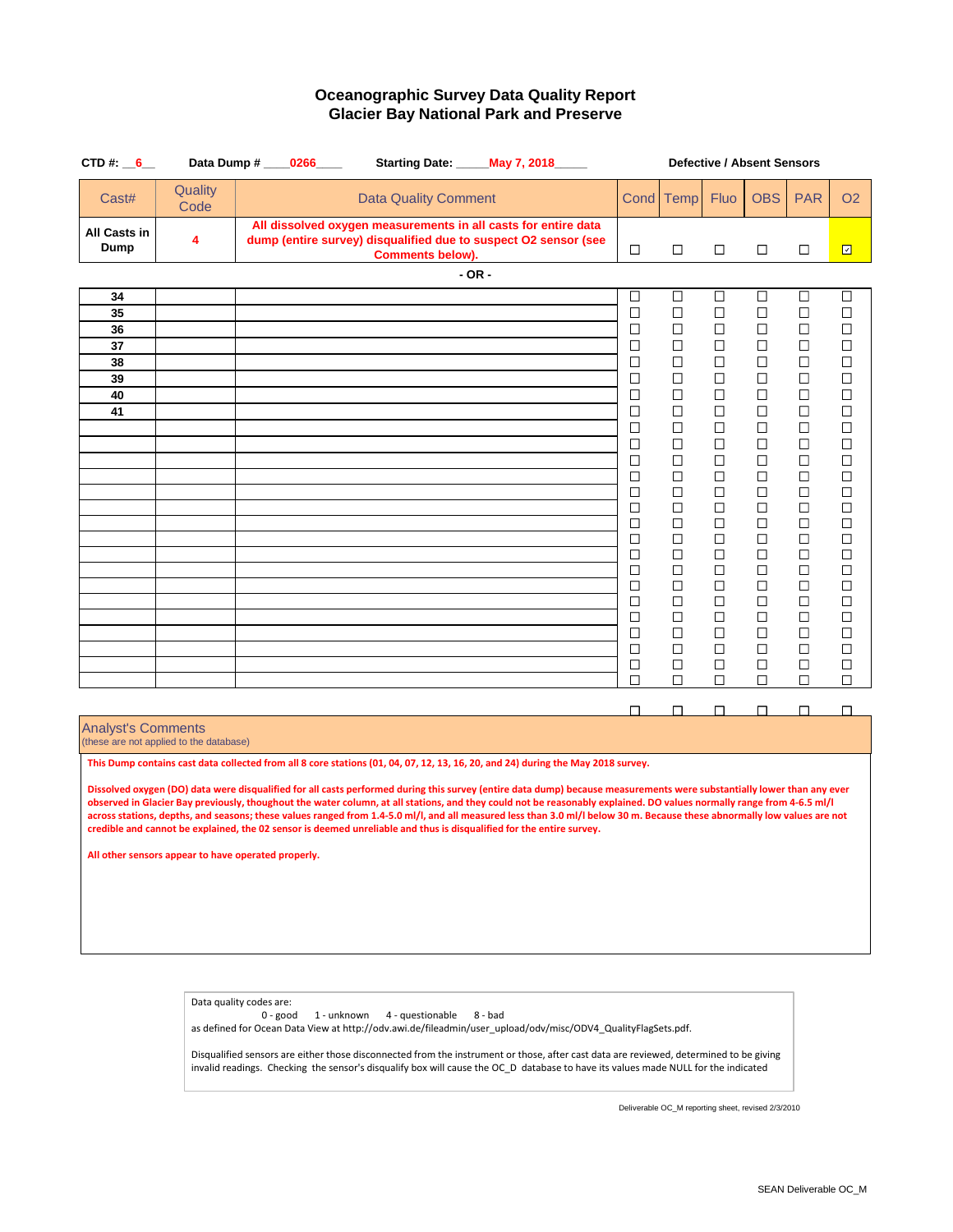| CTD#: $6$                                    |                 | Data Dump # ____0267____<br>Starting Date: ____ May 31, 2018____                                                                                             |                                                                                                                                     | <b>Defective / Absent Sensors</b>                                                                                                                                                                                                       |                                                                                                                                                                                                                               |                                                                                                                                                                                                                                         |                                                                                                                                                                                                                                              |                                                                                                                                                                                                                                              |
|----------------------------------------------|-----------------|--------------------------------------------------------------------------------------------------------------------------------------------------------------|-------------------------------------------------------------------------------------------------------------------------------------|-----------------------------------------------------------------------------------------------------------------------------------------------------------------------------------------------------------------------------------------|-------------------------------------------------------------------------------------------------------------------------------------------------------------------------------------------------------------------------------|-----------------------------------------------------------------------------------------------------------------------------------------------------------------------------------------------------------------------------------------|----------------------------------------------------------------------------------------------------------------------------------------------------------------------------------------------------------------------------------------------|----------------------------------------------------------------------------------------------------------------------------------------------------------------------------------------------------------------------------------------------|
| Cast#                                        | Quality<br>Code | <b>Data Quality Comment</b>                                                                                                                                  |                                                                                                                                     | Cond Temp                                                                                                                                                                                                                               | <b>Fluo</b>                                                                                                                                                                                                                   | <b>OBS</b>                                                                                                                                                                                                                              | <b>PAR</b>                                                                                                                                                                                                                                   | <b>O<sub>2</sub></b>                                                                                                                                                                                                                         |
| All Casts in<br>Dump                         | 4               | All dissolved oxygen measurements in all casts for entire data<br>dump (entire survey) disqualified due to suspect O2 sensor (see<br><b>Comments below).</b> | $\Box$                                                                                                                              | $\Box$                                                                                                                                                                                                                                  | $\Box$                                                                                                                                                                                                                        | $\Box$                                                                                                                                                                                                                                  | $\Box$                                                                                                                                                                                                                                       | $\overline{\Xi}$                                                                                                                                                                                                                             |
|                                              |                 | $-OR -$                                                                                                                                                      |                                                                                                                                     |                                                                                                                                                                                                                                         |                                                                                                                                                                                                                               |                                                                                                                                                                                                                                         |                                                                                                                                                                                                                                              |                                                                                                                                                                                                                                              |
| 42<br>43<br>44<br>45<br>46<br>47<br>48<br>49 |                 |                                                                                                                                                              | □<br>$\Box$<br>□<br>□<br>□<br>□<br>□<br>□<br>□<br>□<br>□<br>□<br>$\Box$<br>□<br>□<br>□<br>□<br>□<br>□<br>□<br>□<br>$\Box$<br>□<br>□ | $\Box$<br>$\Box$<br>$\Box$<br>$\Box$<br>$\Box$<br>$\Box$<br>$\Box$<br>$\Box$<br>$\Box$<br>$\Box$<br>$\Box$<br>$\Box$<br>$\Box$<br>□<br>$\Box$<br>$\Box$<br>$\Box$<br>$\Box$<br>$\Box$<br>$\Box$<br>$\Box$<br>$\Box$<br>$\Box$<br>$\Box$ | $\Box$<br>$\Box$<br>$\Box$<br>$\Box$<br>$\Box$<br>$\Box$<br>$\Box$<br>$\Box$<br>□<br>$\Box$<br>$\Box$<br>$\Box$<br>□<br>□<br>$\Box$<br>$\Box$<br>$\Box$<br>$\Box$<br>$\Box$<br>$\Box$<br>$\Box$<br>$\Box$<br>$\Box$<br>$\Box$ | $\Box$<br>$\Box$<br>$\Box$<br>$\Box$<br>$\Box$<br>$\Box$<br>$\Box$<br>$\Box$<br>$\Box$<br>$\Box$<br>$\Box$<br>$\Box$<br>$\Box$<br>□<br>$\Box$<br>$\Box$<br>$\Box$<br>$\Box$<br>$\Box$<br>$\Box$<br>$\Box$<br>$\Box$<br>$\Box$<br>$\Box$ | $\Box$<br>$\Box$<br>$\Box$<br>$\Box$<br>$\Box$<br>$\Box$<br>$\Box$<br>$\Box$<br>$\Box$<br>$\Box$<br>$\Box$<br>$\Box$<br>$\Box$<br>$\Box$<br>$\Box$<br>$\Box$<br>$\Box$<br>$\Box$<br>$\Box$<br>$\Box$<br>$\Box$<br>$\Box$<br>$\Box$<br>$\Box$ | $\Box$<br>$\Box$<br>$\Box$<br>$\Box$<br>$\Box$<br>$\Box$<br>$\Box$<br>$\Box$<br>$\Box$<br>$\Box$<br>$\Box$<br>$\Box$<br>$\Box$<br>$\Box$<br>$\Box$<br>$\Box$<br>$\Box$<br>$\Box$<br>$\Box$<br>$\Box$<br>$\Box$<br>$\Box$<br>$\Box$<br>$\Box$ |
|                                              |                 |                                                                                                                                                              | $\Box$                                                                                                                              | $\Box$                                                                                                                                                                                                                                  | $\Box$                                                                                                                                                                                                                        | $\Box$                                                                                                                                                                                                                                  | $\Box$                                                                                                                                                                                                                                       | $\Box$                                                                                                                                                                                                                                       |

Analyst's Comments

(these are not applied to the database)

**This Dump contains cast data collected from all 8 core stations (01, 04, 07, 12, 13, 16, 20, and 24) during the "June" 2018 survey (actually conducted on May 31).**

**Fluorescence data (Fluo sensor) were disqualified for one cast performed during this survey. See detailed cast-by-cast comments above.**

**Dissolved oxygen (DO) data were disqualified for all casts performed during this survey (entire data dump) because measurements were substantially lower than any ever observed in Glacier Bay previously, thoughout the water column, at all stations, and they could not be reasonably explained. DO values normally range from 4-6.5 ml/l across stations, depths, and seasons; these values ranged from 1.4-3.6 ml/l. Because these abnormally low values are not credible and cannot be explained, the 02 sensor is deemed unreliable and thus is disqualified for the entire survey.**

**All other sensors appear to have operated properly.**

Data quality codes are:

0 - good 1 - unknown 4 - questionable 8 - bad as defined for Ocean Data View at http://odv.awi.de/fileadmin/user\_upload/odv/misc/ODV4\_QualityFlagSets.pdf.

Disqualified sensors are either those disconnected from the instrument or those, after cast data are reviewed, determined to be giving invalid readings. Checking the sensor's disqualify box will cause the OC\_D database to have its values made NULL for the indicated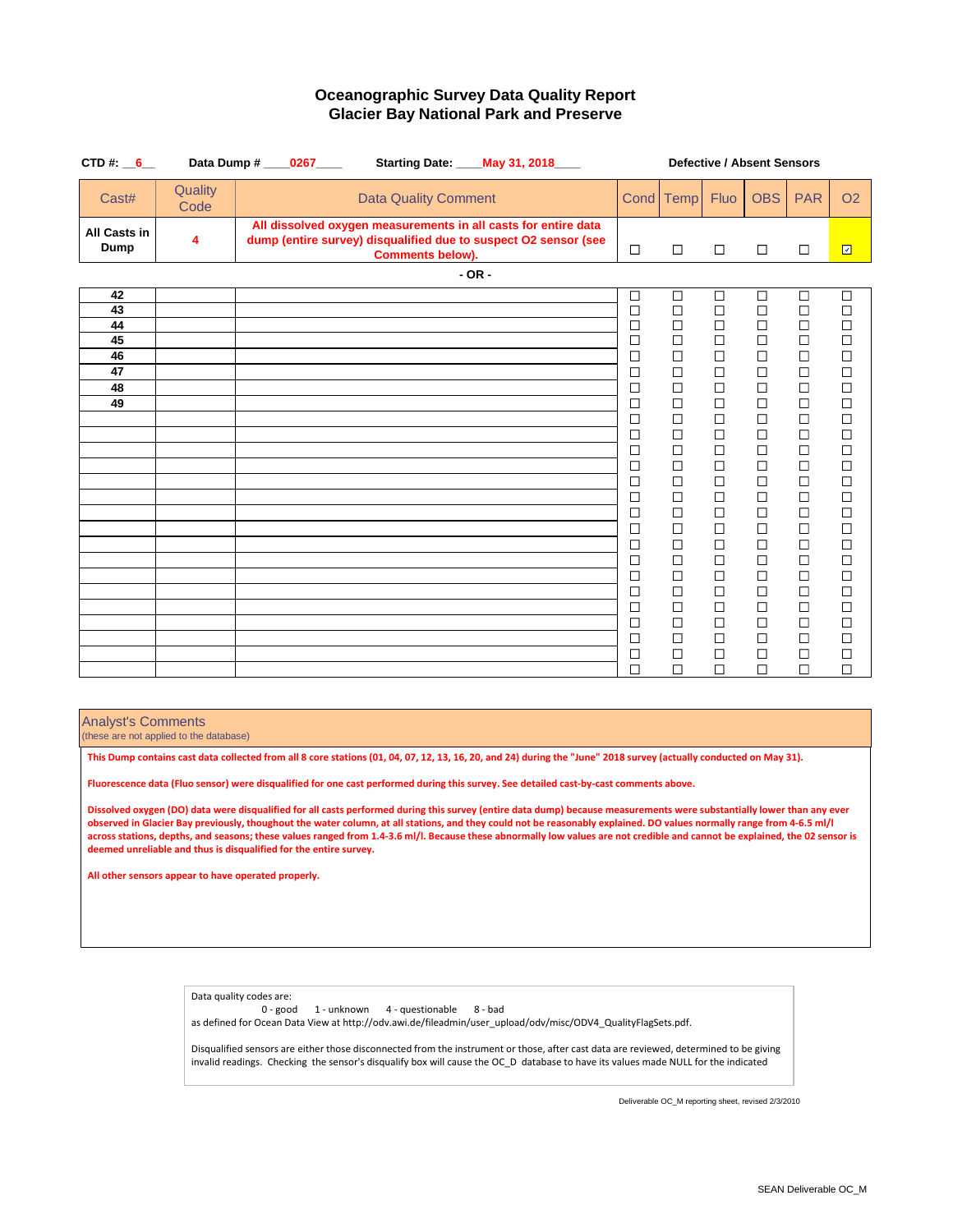| CTD#: $6$            |                 | Starting Date: _____July 15, 2018____<br>Data Dump # ____0268____                                                                       |             |                  |             | <b>Defective / Absent Sensors</b> |             |                  |
|----------------------|-----------------|-----------------------------------------------------------------------------------------------------------------------------------------|-------------|------------------|-------------|-----------------------------------|-------------|------------------|
| Cast#                | Quality<br>Code | <b>Data Quality Comment</b>                                                                                                             | Cond        | <b>Temp</b>      | <b>Fluo</b> | <b>OBS</b>                        | <b>PAR</b>  | O <sub>2</sub>   |
| All Casts in<br>Dump |                 |                                                                                                                                         | □           | □                | □           | □                                 | □           | □                |
|                      |                 |                                                                                                                                         |             |                  |             |                                   |             |                  |
| 50                   | 4               | All dissolved oxygen measurements for this cast disqualified due                                                                        | □           | □                | □           | □                                 | □           | $\Box$           |
| 51                   | 4               | to suspect O2 sensor<br>All dissolved oxygen measurements for this cast disqualified due                                                | □           | □                | □           | □                                 | □           | 回                |
|                      |                 | to suspect O2 sensor<br>All dissolved oxygen measurements for this cast disqualified due                                                | □           | □                | □           | □                                 | □           | 回                |
| 52                   | 4               | to suspect O2 sensor                                                                                                                    |             |                  |             |                                   |             |                  |
| 53                   | 4               | All dissolved oxygen measurements for this cast disqualified due<br>to suspect O2 sensor                                                | □           | □                | □           | □                                 | □           | 回                |
| 54                   | 4               | All dissolved oxygen measurements for this cast disqualified due                                                                        | □           | □                | □           | □                                 | □           | 回                |
| 55                   | 4               | to suspect O2 sensor<br>All dissolved oxygen measurements for this cast disqualified due                                                | □           | □                | □           | □                                 | □           | 回                |
|                      |                 | to suspect O2 sensor<br>All dissolved oxygen measurements for this cast disqualified due                                                | □           | □                | □           | □                                 | □           | 回                |
| 56                   | 4               | to suspect O2 sensor                                                                                                                    |             |                  |             |                                   |             |                  |
| 57                   | 4               | All dissolved oxygen measurements for this cast disqualified due<br>to suspect O2 sensor                                                | □           | □                | □           | □                                 | □           | ⊡                |
| 58                   | 4               | Cast was shallow, and so was re-cast later in the survey (Cast 65).<br>All dissolved oxygen measurements for this cast disqualified due | □           | □                | □           | □                                 | □           | 回                |
|                      |                 | to suspect O2 sensor.                                                                                                                   |             |                  |             |                                   |             |                  |
| 59                   | 4               | All dissolved oxygen measurements for this cast disqualified due<br>to suspect O2 sensor                                                | □           | □                | □           | □                                 | □           | 回                |
| 60                   | 4               | All dissolved oxygen measurements for this cast disqualified due                                                                        | □           | $\Box$           | □           | □                                 | □           | 回                |
|                      |                 | to suspect O2 sensor<br>All dissolved oxygen measurements for this cast disqualified due                                                | □           | $\Box$           | □           | □                                 | □           | 回                |
| 61                   | 4               | to suspect O2 sensor                                                                                                                    | □           | □                | □           | □                                 | □           | 回                |
| 62                   | 4               | All dissolved oxygen measurements for this cast disqualified due<br>to suspect O2 sensor                                                |             |                  |             |                                   |             |                  |
| 63                   | 4               | All dissolved oxygen measurements for this cast disqualified due<br>to suspect O2 sensor                                                | □           | □                | □           | □                                 | □           | 回                |
| 64                   | 4               | All dissolved oxygen measurements for this cast disqualified due                                                                        | □           | □                | □           | □                                 | □           | 回                |
|                      |                 | to suspect O2 sensor                                                                                                                    | □           | $\Box$           | □           | □                                 | □           | 回                |
| 65                   | 4               | Replicate of Cast 58 (this is the best one). All dissolved oxygen<br>measurements for this cast disqualified due to suspect O2 sensor.  |             |                  |             |                                   |             |                  |
| 66                   | 4               | All dissolved oxygen measurements for this cast disqualified due                                                                        | □           | □                | □           | □                                 | □           | 回                |
|                      | 4               | to suspect O2 sensor<br>All dissolved oxygen measurements for this cast disqualified due                                                | ◻           | □                | ◻           | ◻                                 | ◻           | $\Box$           |
| 67                   |                 | to suspect O2 sensor<br>All dissolved oxygen measurements for this cast disqualified due                                                | □           | □                | □           | □                                 | □           | 回                |
| 68                   | 4               | to suspect O2 sensor                                                                                                                    |             |                  |             |                                   |             |                  |
| 69                   | 4               | All dissolved oxygen measurements for this cast disqualified due<br>to suspect O2 sensor                                                | □           | □                | □           | □                                 | □           | 回                |
| 70                   | 4               | All dissolved oxygen measurements for this cast disqualified due                                                                        | □           | □                | □           | □                                 | □           | 回                |
| 71                   | 4               | to suspect O2 sensor<br>All dissolved oxygen measurements for this cast disqualified due                                                | □           | □                | □           | □                                 | □           | 回                |
|                      |                 | to suspect O2 sensor<br>All dissolved oxygen measurements for this cast disqualified due                                                | □           | $\Box$           | □           | □                                 | □           | 回                |
| 72                   | 4               | to suspect O2 sensor                                                                                                                    |             |                  |             |                                   |             |                  |
|                      |                 |                                                                                                                                         | $\Box$<br>□ | $\Box$<br>$\Box$ | □<br>$\Box$ | $\Box$<br>$\Box$                  | □<br>$\Box$ | $\Box$<br>$\Box$ |
|                      |                 |                                                                                                                                         |             |                  |             |                                   |             |                  |

#### Analyst's Comments these are not applied to the database)

This Dump contains cast data collected from all 22 stations (00, 01, 02, 03, 04, 05, 06, 07, 08, 09. 10, 11, 12, 13, 14, 16, 17, 18, 19, 20, 21, and 24) during the mid-summer "all-<br>stations" July 2018 survey. There are two

Dissolved oxygen (DO) data were disqualified for all casts performed during this survey (entire data dump) because measurements were substantially lower than any ever<br>observed in Glacier Bay previously, thoughout the water

**All other sensors appear to have operated properly.**

Data quality codes are:

0 - good 1 - unknown 4 - questionable 8 - bad as defined for Ocean Data View at http://odv.awi.de/fileadmin/user\_upload/odv/misc/ODV4\_QualityFlagSets.pdf.

Disqualified sensors are either those disconnected from the instrument or those, after cast data are reviewed, determined to be giving<br>invalid readings. Checking the sensor's disqualify box will cause the OC\_D database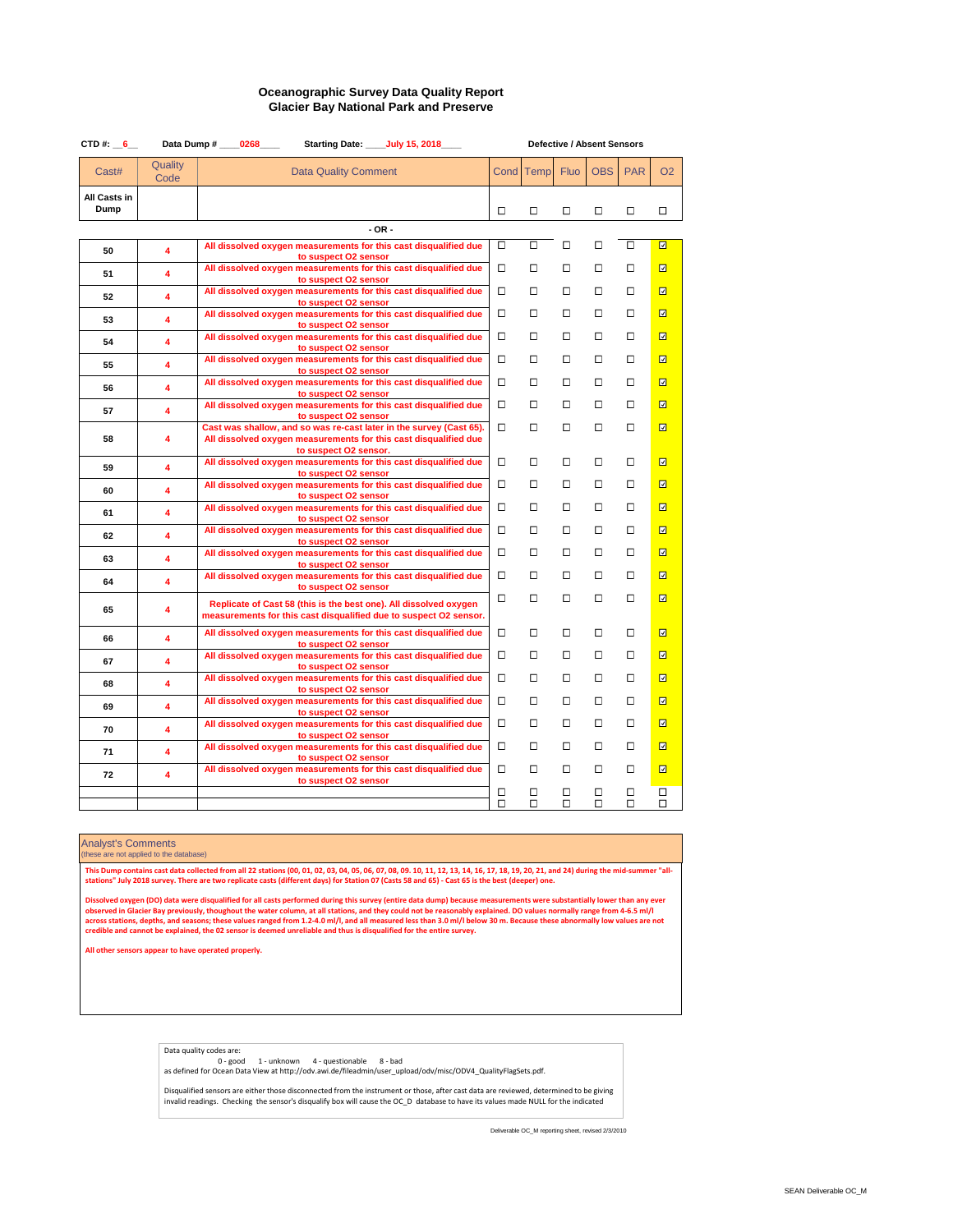| CTD#: $6$                                    | Data Dump # _____0269_____<br>Starting Date: ____August 7, 2018___                                                                                           |                                                                                                                                                                                                                                                        | <b>Defective / Absent Sensors</b>                                                                                                                                                                                                                      |                                                                                                                                                                                                                                                        |                                                                                                                                                                                                                                                        |                                                                                                                                                                                                                                                        |                                                                                                                                                                                                                                                        |  |  |  |  |
|----------------------------------------------|--------------------------------------------------------------------------------------------------------------------------------------------------------------|--------------------------------------------------------------------------------------------------------------------------------------------------------------------------------------------------------------------------------------------------------|--------------------------------------------------------------------------------------------------------------------------------------------------------------------------------------------------------------------------------------------------------|--------------------------------------------------------------------------------------------------------------------------------------------------------------------------------------------------------------------------------------------------------|--------------------------------------------------------------------------------------------------------------------------------------------------------------------------------------------------------------------------------------------------------|--------------------------------------------------------------------------------------------------------------------------------------------------------------------------------------------------------------------------------------------------------|--------------------------------------------------------------------------------------------------------------------------------------------------------------------------------------------------------------------------------------------------------|--|--|--|--|
| Quality<br>Cast#<br>Code                     | <b>Data Quality Comment</b>                                                                                                                                  |                                                                                                                                                                                                                                                        | Cond Temp                                                                                                                                                                                                                                              | <b>Fluo</b>                                                                                                                                                                                                                                            | <b>OBS</b>                                                                                                                                                                                                                                             | <b>PAR</b>                                                                                                                                                                                                                                             | <b>O2</b>                                                                                                                                                                                                                                              |  |  |  |  |
| All Casts in<br>4<br>Dump                    | All dissolved oxygen measurements in all casts for entire data<br>dump (entire survey) disqualified due to suspect O2 sensor (see<br><b>Comments below).</b> | $\Box$                                                                                                                                                                                                                                                 | $\Box$                                                                                                                                                                                                                                                 | $\Box$                                                                                                                                                                                                                                                 | $\Box$                                                                                                                                                                                                                                                 | $\Box$                                                                                                                                                                                                                                                 | $\Box$                                                                                                                                                                                                                                                 |  |  |  |  |
|                                              | $-OR -$                                                                                                                                                      |                                                                                                                                                                                                                                                        |                                                                                                                                                                                                                                                        |                                                                                                                                                                                                                                                        |                                                                                                                                                                                                                                                        |                                                                                                                                                                                                                                                        |                                                                                                                                                                                                                                                        |  |  |  |  |
| 73<br>74<br>75<br>76<br>77<br>78<br>79<br>80 |                                                                                                                                                              | $\Box$<br>$\Box$<br>$\Box$<br>$\Box$<br>$\Box$<br>$\Box$<br>$\Box$<br>$\Box$<br>$\Box$<br>$\Box$<br>$\Box$<br>$\Box$<br>$\Box$<br>$\Box$<br>$\Box$<br>$\Box$<br>$\Box$<br>$\Box$<br>$\Box$<br>$\Box$<br>$\Box$<br>$\Box$<br>$\Box$<br>$\Box$<br>$\Box$ | $\Box$<br>$\Box$<br>$\Box$<br>$\Box$<br>$\Box$<br>$\Box$<br>$\Box$<br>$\Box$<br>$\Box$<br>$\Box$<br>$\Box$<br>$\Box$<br>$\Box$<br>$\Box$<br>$\Box$<br>$\Box$<br>$\Box$<br>$\Box$<br>$\Box$<br>$\Box$<br>$\Box$<br>$\Box$<br>$\Box$<br>$\Box$<br>$\Box$ | $\Box$<br>$\Box$<br>$\Box$<br>$\Box$<br>$\Box$<br>$\Box$<br>$\Box$<br>$\Box$<br>$\Box$<br>$\Box$<br>$\Box$<br>$\Box$<br>$\Box$<br>$\Box$<br>$\Box$<br>$\Box$<br>$\Box$<br>$\Box$<br>$\Box$<br>$\Box$<br>$\Box$<br>$\Box$<br>$\Box$<br>$\Box$<br>$\Box$ | $\Box$<br>$\Box$<br>$\Box$<br>$\Box$<br>$\Box$<br>$\Box$<br>$\Box$<br>$\Box$<br>$\Box$<br>$\Box$<br>$\Box$<br>$\Box$<br>$\Box$<br>$\Box$<br>$\Box$<br>$\Box$<br>$\Box$<br>$\Box$<br>$\Box$<br>$\Box$<br>$\Box$<br>$\Box$<br>$\Box$<br>$\Box$<br>$\Box$ | $\Box$<br>$\Box$<br>$\Box$<br>$\Box$<br>$\Box$<br>$\Box$<br>$\Box$<br>$\Box$<br>$\Box$<br>$\Box$<br>$\Box$<br>$\Box$<br>$\Box$<br>$\Box$<br>$\Box$<br>$\Box$<br>$\Box$<br>$\Box$<br>$\Box$<br>$\Box$<br>$\Box$<br>$\Box$<br>$\Box$<br>$\Box$<br>$\Box$ | $\Box$<br>$\Box$<br>$\Box$<br>$\Box$<br>$\Box$<br>$\Box$<br>$\Box$<br>$\Box$<br>$\Box$<br>$\Box$<br>$\Box$<br>$\Box$<br>$\Box$<br>$\Box$<br>$\Box$<br>$\Box$<br>$\Box$<br>$\Box$<br>$\Box$<br>$\Box$<br>$\Box$<br>$\Box$<br>$\Box$<br>$\Box$<br>$\Box$ |  |  |  |  |

### Analyst's Comments

(these are not applied to the database)

**This Dump contains cast data collected from all 8 core stations (01, 04, 07, 12, 13, 16, 20, and 24) during the August 2018 survey.**

**Dissolved oxygen (DO) data were disqualified for all casts performed during this survey (entire data dump) because measurements were substantially lower than any ever observed in Glacier Bay previously, thoughout the water column, at all stations, and they could not be reasonably explained. DO values normally range from 4-6.5 ml/l across stations, depths, and seasons; these values ranged from 1-3.8 ml/l. Because these abnormally low values are not credible and cannot be explained, the 02 sensor is deemed unreliable and thus is disqualified for the entire survey.**

**All other sensors appear to have operated properly.**

cast(s).

Data quality codes are: 0 - good 1 - unknown 4 - questionable 8 - bad as defined for Ocean Data View at http://odv.awi.de/fileadmin/user\_upload/odv/misc/ODV4\_QualityFlagSets.pdf. Disqualified sensors are either those disconnected from the instrument or those, after cast data are reviewed, determined to be giving invalid readings. Checking the sensor's disqualify box will cause the OC\_D database to have its values made NULL for the indicated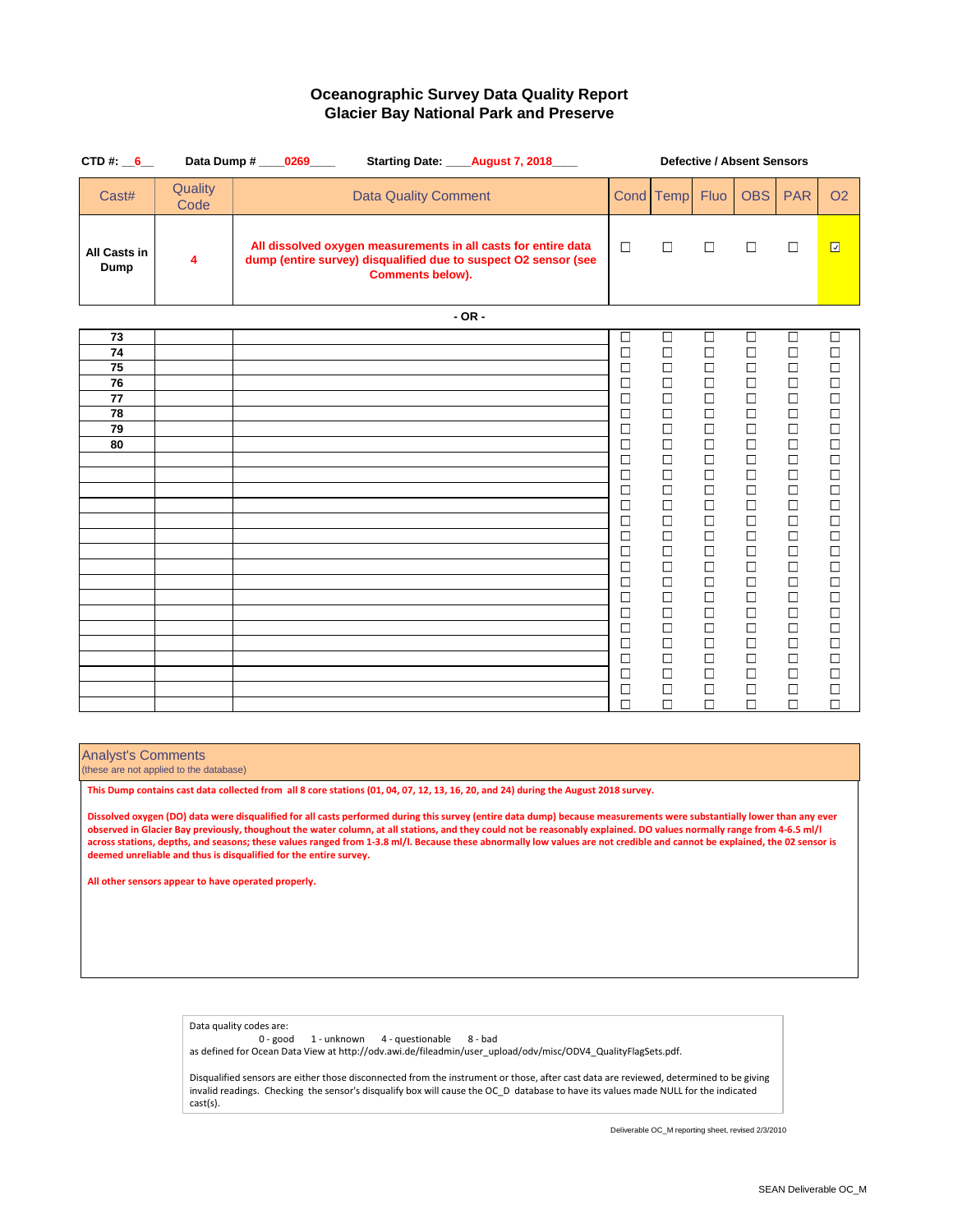| CTD#: $6$                                                 |                 | Data Dump # 0270<br>Starting Date: September 4, 2018                                                                                                         |                                                                                                                                                                             | <b>Defective / Absent Sensors</b><br><b>Fluo</b><br><b>OBS</b><br><b>PAR</b><br>Cond Temp<br>$\Box$<br>$\Box$<br>$\Box$<br>$\Box$                                                     |                                                                                                                                                                                  |                                                                                                                                                                                                 |                                                                                                                                                                                                           |                                                                                                                                                                                                      |
|-----------------------------------------------------------|-----------------|--------------------------------------------------------------------------------------------------------------------------------------------------------------|-----------------------------------------------------------------------------------------------------------------------------------------------------------------------------|---------------------------------------------------------------------------------------------------------------------------------------------------------------------------------------|----------------------------------------------------------------------------------------------------------------------------------------------------------------------------------|-------------------------------------------------------------------------------------------------------------------------------------------------------------------------------------------------|-----------------------------------------------------------------------------------------------------------------------------------------------------------------------------------------------------------|------------------------------------------------------------------------------------------------------------------------------------------------------------------------------------------------------|
| Cast#                                                     | Quality<br>Code | <b>Data Quality Comment</b>                                                                                                                                  |                                                                                                                                                                             |                                                                                                                                                                                       |                                                                                                                                                                                  |                                                                                                                                                                                                 |                                                                                                                                                                                                           | <b>O2</b>                                                                                                                                                                                            |
| All Casts in<br>Dump                                      | 4               | All dissolved oxygen measurements in all casts for entire data<br>dump (entire survey) disqualified due to suspect O2 sensor (see<br><b>Comments below).</b> | $\Box$                                                                                                                                                                      |                                                                                                                                                                                       |                                                                                                                                                                                  |                                                                                                                                                                                                 |                                                                                                                                                                                                           | $\overline{\Xi}$                                                                                                                                                                                     |
|                                                           |                 | $-$ OR $-$                                                                                                                                                   |                                                                                                                                                                             |                                                                                                                                                                                       |                                                                                                                                                                                  |                                                                                                                                                                                                 |                                                                                                                                                                                                           |                                                                                                                                                                                                      |
| 81<br>82<br>83<br>84<br>85<br>86<br>$\overline{87}$<br>88 |                 |                                                                                                                                                              | $\Box$<br>$\Box$<br>$\Box$<br>$\Box$<br>$\Box$<br>□<br>$\Box$<br>□<br>$\Box$<br>□<br>$\Box$<br>□<br>$\Box$<br>$\Box$<br>$\Box$<br>$\Box$<br>$\Box$<br>$\Box$<br>□<br>$\Box$ | □<br>$\Box$<br>$\Box$<br>$\Box$<br>$\Box$<br>□<br>$\Box$<br>$\Box$<br>$\Box$<br>$\Box$<br>$\Box$<br>$\Box$<br>$\Box$<br>$\Box$<br>□<br>$\Box$<br>$\Box$<br>$\Box$<br>$\Box$<br>$\Box$ | □<br>$\Box$<br>$\Box$<br>$\Box$<br>$\Box$<br>□<br>$\Box$<br>$\Box$<br>$\Box$<br>□<br>$\Box$<br>$\Box$<br>$\Box$<br>$\Box$<br>□<br>$\Box$<br>$\Box$<br>$\Box$<br>$\Box$<br>$\Box$ | $\Box$<br>$\Box$<br>$\Box$<br>$\Box$<br>$\Box$<br>□<br>$\Box$<br>$\Box$<br>$\Box$<br>$\Box$<br>$\Box$<br>$\Box$<br>$\Box$<br>□<br>□<br>$\Box$<br>$\Box$<br>$\Box$<br>$\Box$<br>$\Box$<br>$\Box$ | $\Box$<br>$\Box$<br>$\Box$<br>$\Box$<br>$\Box$<br>$\Box$<br>$\Box$<br>$\Box$<br>$\Box$<br>$\Box$<br>$\Box$<br>$\Box$<br>$\Box$<br>$\Box$<br>□<br>$\Box$<br>$\Box$<br>$\Box$<br>$\Box$<br>$\Box$<br>$\Box$ | $\Box$<br>$\Box$<br>$\Box$<br>$\Box$<br>$\Box$<br>$\Box$<br>$\Box$<br>$\Box$<br>$\Box$<br>$\Box$<br>$\Box$<br>$\Box$<br>$\Box$<br>$\Box$<br>$\Box$<br>$\Box$<br>$\Box$<br>$\Box$<br>$\Box$<br>$\Box$ |
|                                                           |                 |                                                                                                                                                              | $\Box$<br>$\Box$<br>$\Box$<br>$\Box$<br>$\Box$                                                                                                                              | $\Box$<br>$\Box$<br>$\Box$<br>$\Box$<br>$\Box$<br>$\Box$<br>□<br>П<br>$\Box$<br>$\Box$                                                                                                | $\Box$<br>$\Box$<br>П<br>$\Box$                                                                                                                                                  | $\Box$<br>$\Box$<br>$\Box$<br>$\Box$                                                                                                                                                            | $\Box$<br>$\Box$<br>$\Box$<br>$\Box$<br>$\Box$                                                                                                                                                            |                                                                                                                                                                                                      |

### Analyst's Comments

(these are not applied to the database)

**This Dump contains cast data collected from all 8 core stations (01, 04, 07, 12, 13, 16, 20, and 24) during the September 2018 survey.**

**Dissolved oxygen (DO) data were disqualified for all casts performed during this survey (entire data dump) because measurements were substantially lower than any ever observed in Glacier Bay previously, thoughout the water column, at all stations, and they could not be reasonably explained. DO values normally range from 4-6.5 ml/l across stations, depths, and seasons; these values ranged from 1.0-4.0 ml/l, and all measured less than 3.0 ml/l below 30 m. Because these abnormally low values are not credible and cannot be explained, the 02 sensor is deemed unreliable and thus is disqualified for the entire survey.**

**All other sensors appear to have operated properly.**

Data quality codes are:<br>0 - good 1 - unknown 4 - questionable 8 - bad as defined for Ocean Data View at http://odv.awi.de/fileadmin/user\_upload/odv/misc/ODV4\_QualityFlagSets.pdf.

Disqualified sensors are either those disconnected from the instrument or those, after cast data are reviewed, determined to be giving invalid readings. Checking the sensor's disqualify box will cause the OC\_D database to have its values made NULL for the indicated